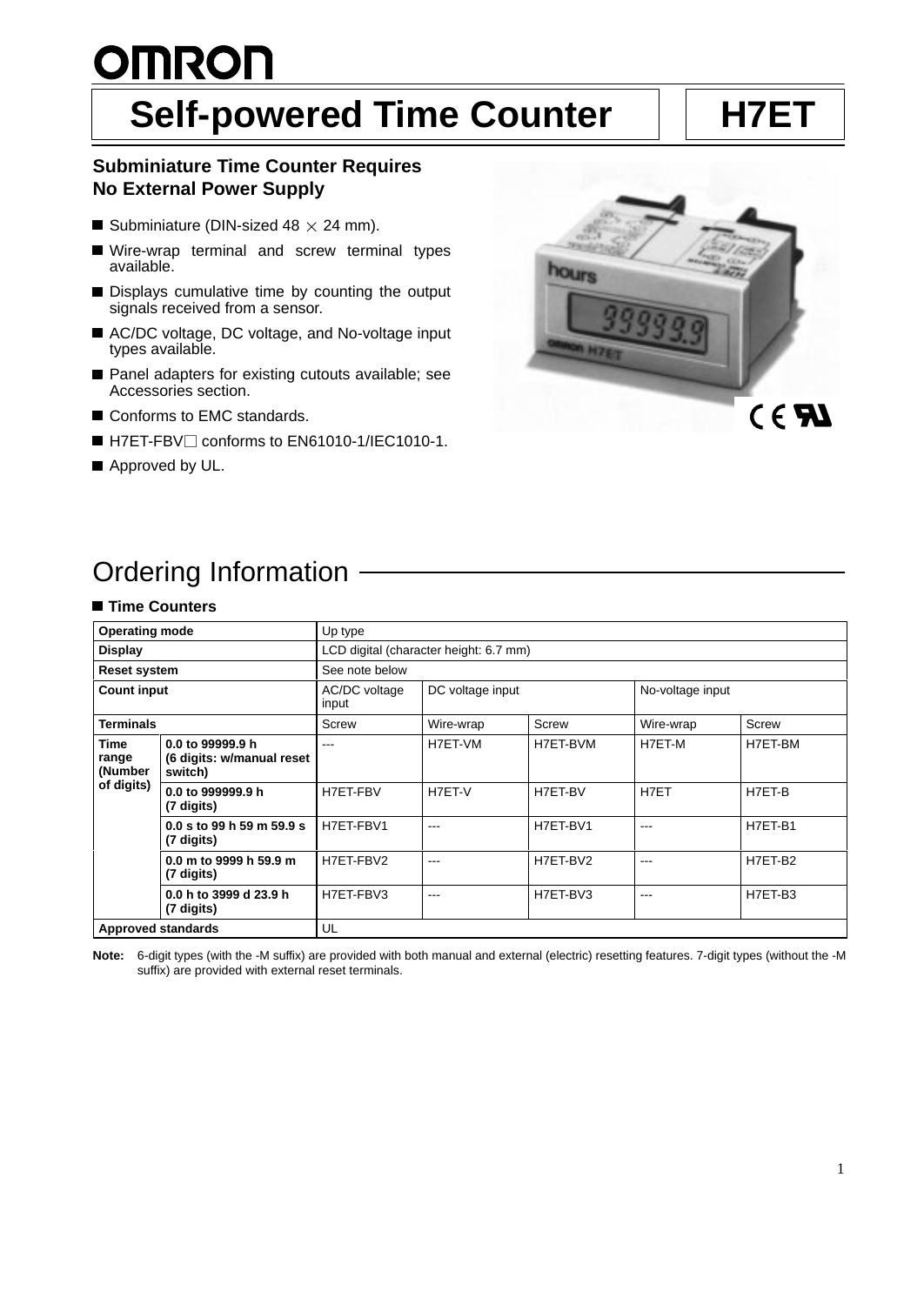# Specifications ·

## **Ratings**

| Supply voltage                         |                  | Not required (driven by built-in battery)                                                                                                                                      |  |
|----------------------------------------|------------------|--------------------------------------------------------------------------------------------------------------------------------------------------------------------------------|--|
| Input<br><b>AC/DC voltage</b><br>input |                  | High (logic) level: 24 to 240 VAC, 50/60 Hz, or 6 to 240 VDC<br>Low (logic) level: 0 to 1.5 VAC, 50/60 Hz, or 0 to 2 VDC                                                       |  |
|                                        | No-voltage input | Maximum short-circuit impedance: 10 k $\Omega$ max.<br>Short-circuit residual voltage: 0.5 V max.<br>Minimum open impedance: 500 k $\Omega$ min.<br>Minimum pulse width: 50 ms |  |
| <b>Reset system</b>                    |                  | External and manual reset types (6-digit models): 20 ms reset signal<br>External reset types (7-digit models): 20 ms reset signal                                              |  |

### **Characteristics**

| <b>Insulation resistance</b> | 100 $M\Omega$ min. (at 500 VDC)                                                                                                                      |                                                                                                                                                                                                                                              |  |  |
|------------------------------|------------------------------------------------------------------------------------------------------------------------------------------------------|----------------------------------------------------------------------------------------------------------------------------------------------------------------------------------------------------------------------------------------------|--|--|
| Dielectric strength          | 1,000 VAC 50/60Hz for 1 minute between current-carrying terminal and exposed<br>non-current-carrying metal parts.                                    |                                                                                                                                                                                                                                              |  |  |
| Impulse withstand voltage    | 4.5 kV for 1 minute between current-carrying terminal and exposed non-current-carrying metal<br>parts.                                               |                                                                                                                                                                                                                                              |  |  |
| Noise immunity               | Square-wave between input terminals using a noise simulator: $\pm$ 500 V.                                                                            |                                                                                                                                                                                                                                              |  |  |
| <b>Vibration resistance</b>  | Mechanical: 10 to 55 Hz; 0.75 mm double amplitude<br>Malfunction: 10 to 55 Hz; 0.3 mm double amplitude                                               |                                                                                                                                                                                                                                              |  |  |
| <b>Shock resistance</b>      | Mechanical: 294 m/s <sup>2</sup> (approx. 30 G)<br>Malfunction: 98 m/s <sup>2</sup> (approx. 10 G)                                                   |                                                                                                                                                                                                                                              |  |  |
| <b>Ambient temperature</b>   | Operating: $-10C^{\circ}$ to 55 $^{\circ}$ C (with no icing)<br>Storage: $-25C^{\circ}$ to 65 $^{\circ}$ C (with no icing)                           |                                                                                                                                                                                                                                              |  |  |
| <b>Ambient humidity</b>      | Operating: 35% to 85%                                                                                                                                |                                                                                                                                                                                                                                              |  |  |
| <b>EMC</b>                   | Emission Enclosure:<br>Emission AC Mains:<br>Immunity ESD:<br>Immunity RF-interference:<br>Immunity Conducted Disturbance:<br>Immunity Burst:        | EN55011 Group 1 class A<br>EN55011 Group 1 class A<br>EN61000-4-2:4 kV contact discharge<br>8 kV air discharge<br>ENV50140: 10 V/m (10 k to 1 GHz)<br>ENV50141: 10 V (0.15 to 80 MHz)<br>EN61000-4-4:2 kV power-line<br>2 kV I/O signal-line |  |  |
| <b>Battery life</b>          | 10 years min. of continuous operation                                                                                                                |                                                                                                                                                                                                                                              |  |  |
| Case color                   | Light gray (Munsell 5Y7/1)                                                                                                                           |                                                                                                                                                                                                                                              |  |  |
| Weight                       | AC/DC voltage input type: approx. 90 g (including mounting bracket)<br>DC voltage & No-voltage input type: approx. 60 g (including mounting bracket) |                                                                                                                                                                                                                                              |  |  |

# **Operation**

## **Operating Modes**

#### **H7ET Time Counter**

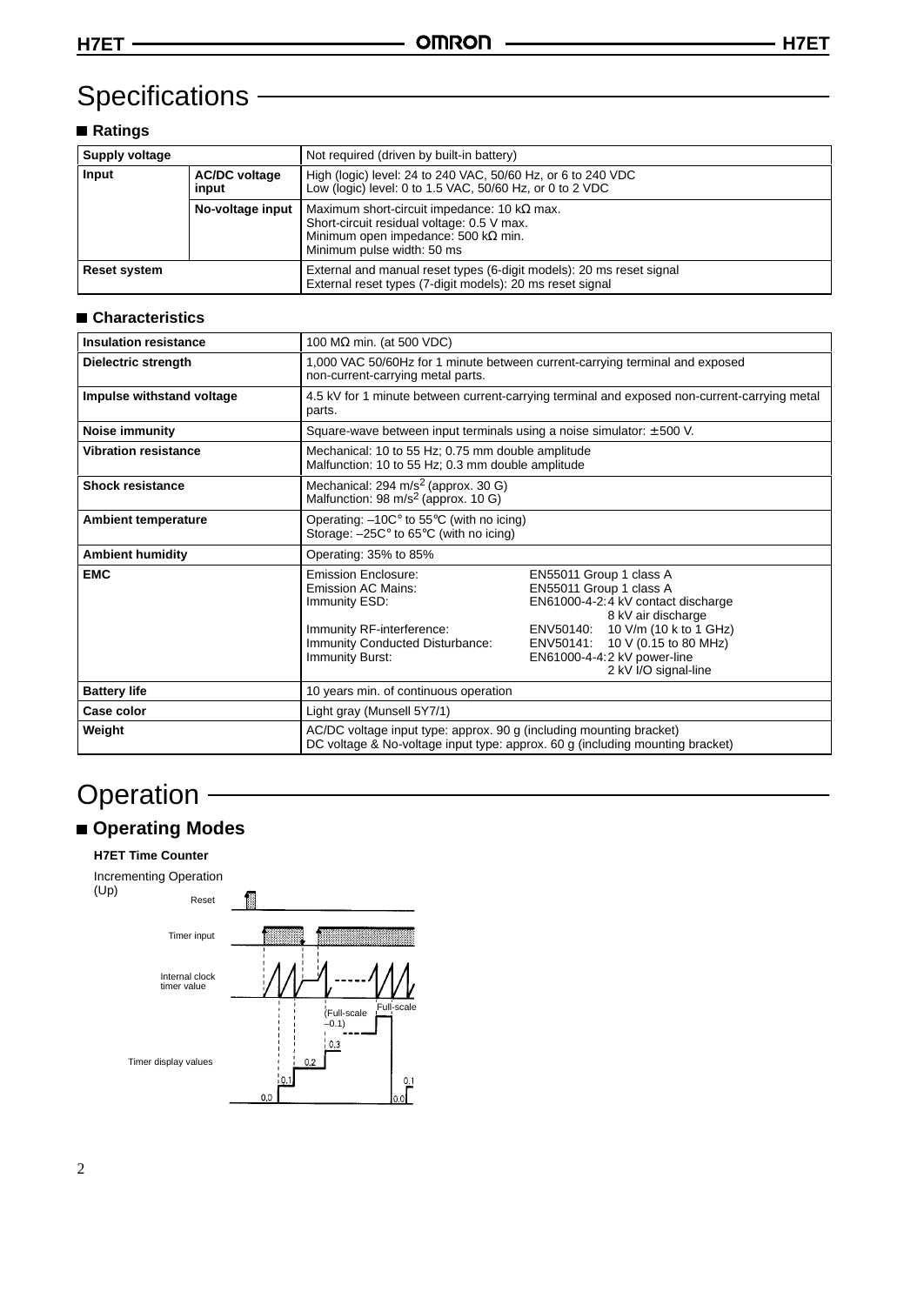# **Dimensions**

**Wire-wrap Terminal Type Screw Terminal Type Screw Terminal Type** 





- **Note:** 1. The wire-wrap terminal type can also be surface mounted.
	- 2. As shown in the chart below, two dimensions of the AC/ DC voltage input type differ from other screw-terminal type.

| <b>Dimension</b> | <b>AC/DC voltage</b><br>input type | DC voltage input types<br>No-voltage input types |
|------------------|------------------------------------|--------------------------------------------------|
|                  | 78.9                               | 48.9                                             |
|                  | 60                                 | 30                                               |



**Panel Cutout Mounting Holes** 

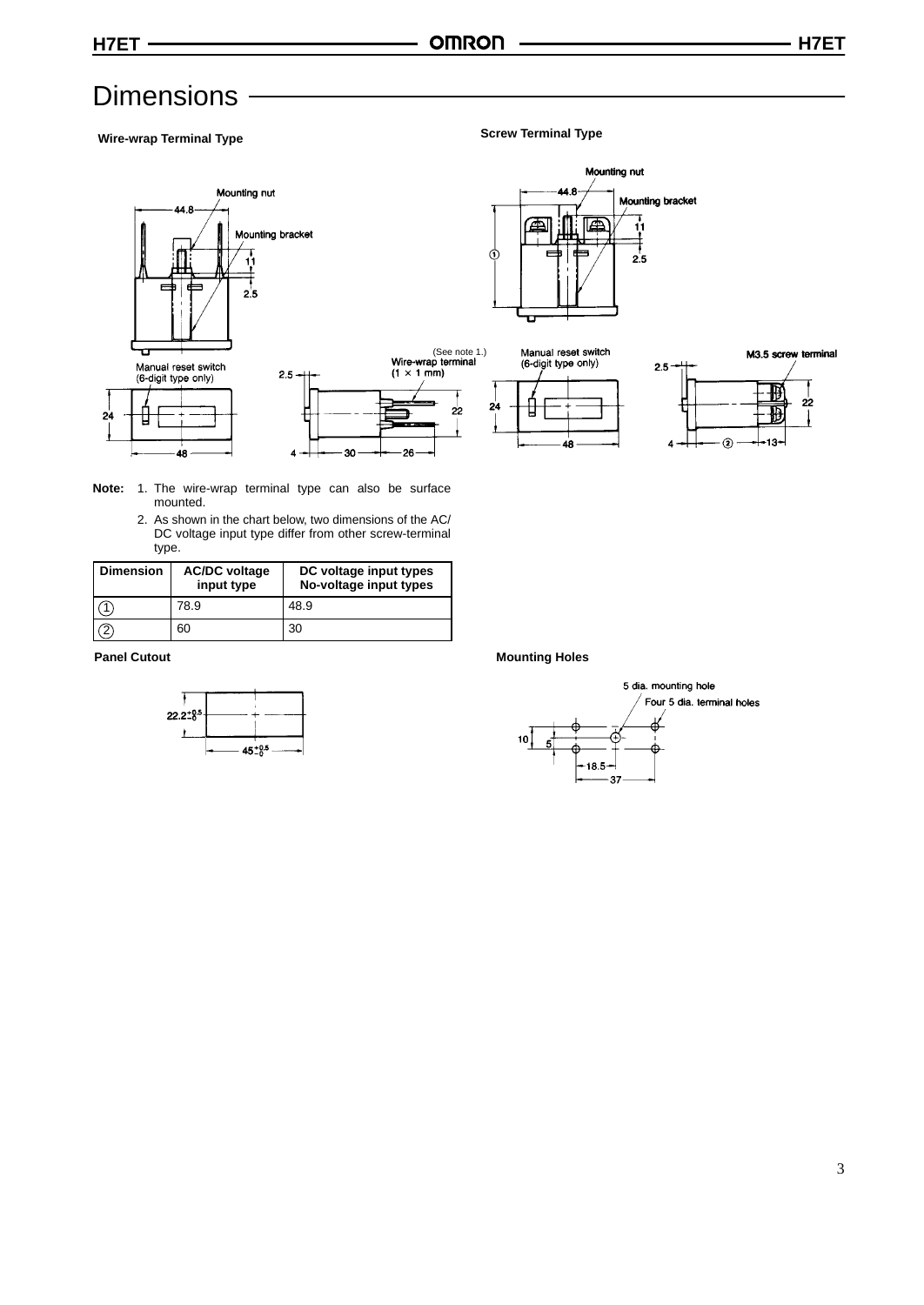# Installation

### **Connections**

#### **AC/DC Voltage Input Type**

1. Contact Input (Voltage Input Through a Relay or Switch Contact)



#### **DC Voltage Input Type**

- **Note:** Select input transistors according to the following: Dielectric strength of the collector  $\geq 50$  V Leakage current  $<$  1  $\mu$ A
	- 1. Contact Input (Input by a Relay or Switch Contact)



- **Note:** Select input transistors according to the following: Dielectric strength of the collector  $\geq 50$  V Leakage current  $<$  1  $\mu$ A
	-



**Note:** Use relays and switches that have high contact reliability because the current flowing from terminals 1 or 3 is as small as approx. 10  $\mu$ A. It is recommended that OMRON's G3TA-IA/ID be used as an SSR.

2. Solid-state Input (Open Collector Input of an NPN Transistor)



1. Contact Input (Input by a Relay or Switch Contact) 2. Solid-state Input (Open Collector Input of an NPN Transistor)



**Note:** Residual voltage in the output section of proximity sensors or photoelectric sensors becomes less than 0.5 V because the current flowing from terminals 1 or 3 is as small as approx. 10  $\mu$ A, thus allowing easy connection.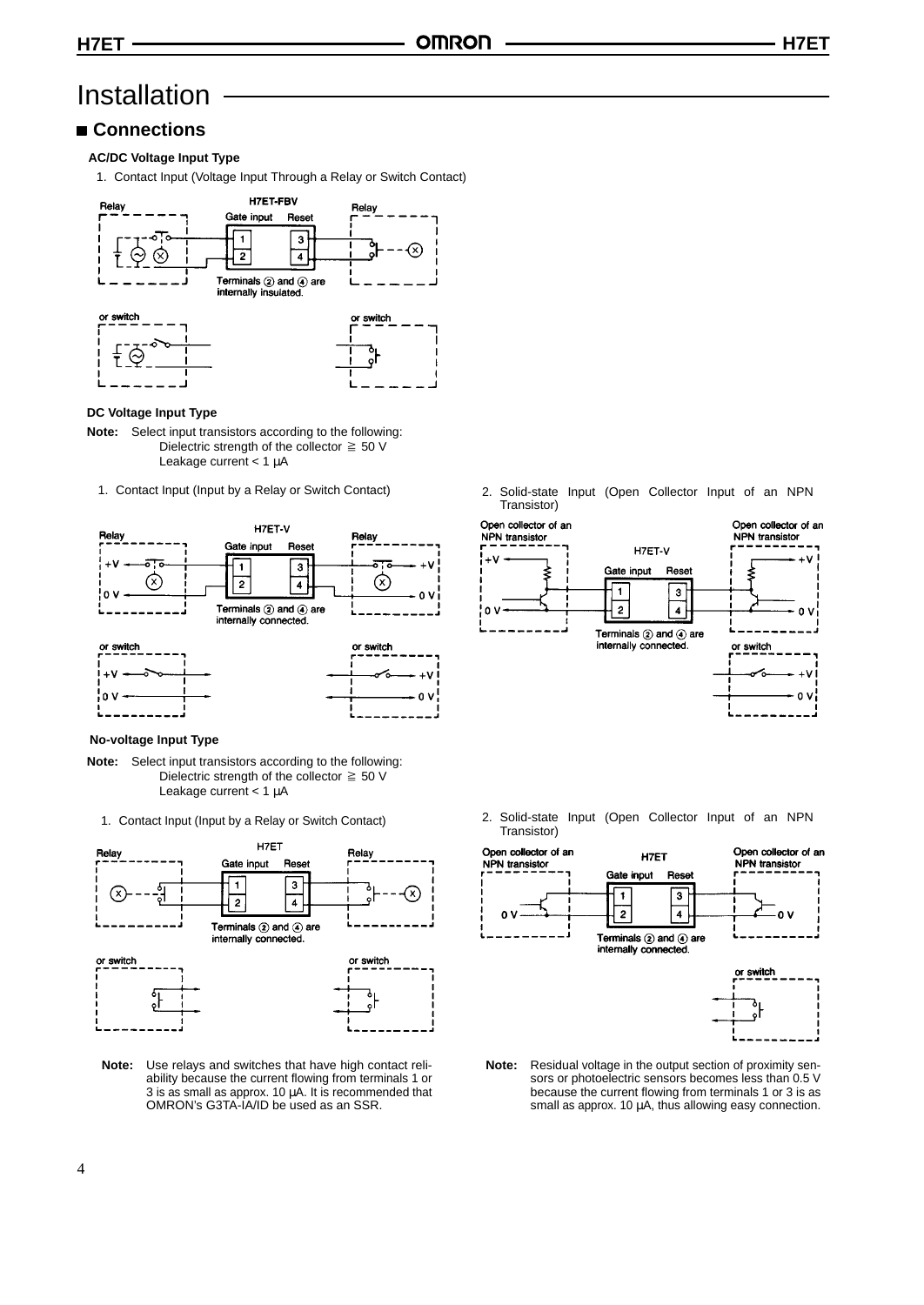### **Terminal Arrangement**

Bottom View: View of the Time Counter rotated horizontally 180°

#### **H7ET Time Counter**

Standard type, non-restrictive voltage input type



**Note:** Terminal 2 and terminal 4 are connected in the following manner: DC voltage input/No-voltage input type: Short-circuited, not insulated AC/DC voltage input type: Insulated

# Accessories (Order Separately)

The H7ET are supplied with the mounting bracket and nut. Additionally, the panel adapters shown here allow the H7ET models to be fitted to existing panel cutouts.

### **Flush Mounting Adapter Y92F-75**

**for 26 45 Rectangular Cutout** Use mounting bracket supplied with the Counter



Two 3.5 dia. mounting holes



**Flush Mounting Adapter Y92F-76** for 27.5  $\times$  52.5 Rectangular Cutout Use mounting bracket supplied with the Counter



Two 4.5 dia. mounting holes





**Panel Cutout**





**Panel cutout**

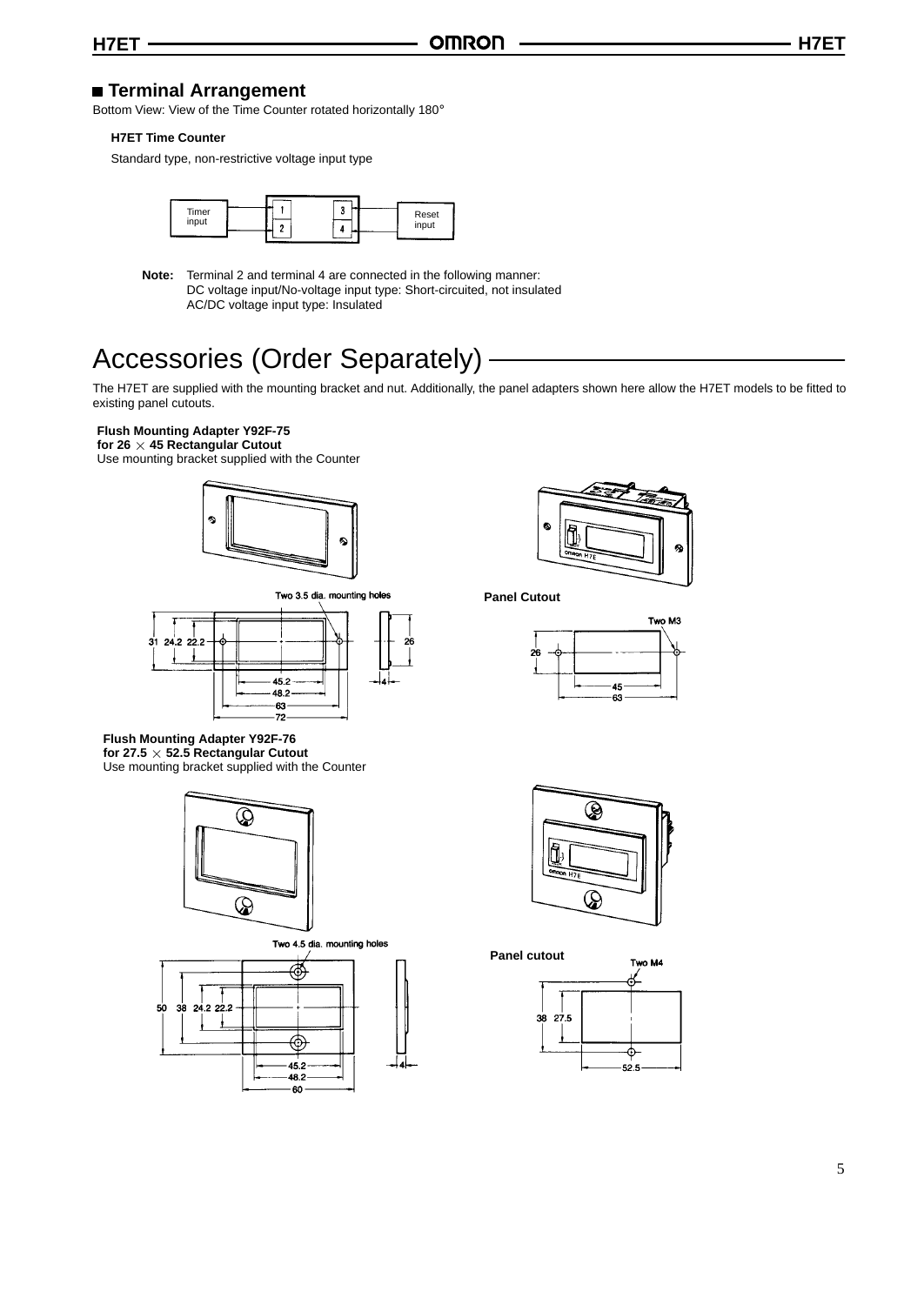#### **Flush Mounting Adapter Y92F-77 for 24.8 48.8 Rectangular Cutout**

**Note:** Use the Y92F-77 Adapter with the attached No.2 Mounting Bracket. The -FBV models cannot be used.



# **Precautions**

#### **Reset Input or Count Input to More than One H7E Counter at a Time**

• No-voltage Input



- **Note:** 1. The leakage current of the transistor used for input must be less than 1 uA.
	- 2. The forward voltage of the  $D_1$  must be as low as possible (i.e., 0.1 V maximum with an IF of 20 µA) so that the voltage between terminals 3 and 4 will be  $0.5$  V when reset input is ON.
- Voltage Input



**Note:** H (Reset ON) level must be 4.5 V minimum.

 $H = \frac{4.7 (kΩ)/N + V}{V}$ 4.7 (kΩ)/N + R

#### **Reset Input and Count Input**

 $24.8$ 

**Panel Cutout**

The H7E operates using its built-in battery. If the H7E is connected to a device that has +V and OUT terminals that are connected with a diode as shown in the circuit diagram, the circuit indicated by arrow 1 or 2 will be formed when the device is turned off. As a result, the H7E may be reset or count by one. It is recommended that such devices not be connected to the H7E.

48.8



#### **Input and Power Supply**

• Do not impose voltage on the Counter if the Counter is a model that operates with no-voltage input, otherwise the internal circuit of the Counter may be damaged.

Do not connect any single input signal in parallel to Counter models operating with non-voltage input and those operating with voltage input, otherwise the Counters may malfunction.

• When connecting a sensor to the Counter that operates with no-voltage input, make sure that the sensor has open collector output.



- When using shielded wire, stray capacitance may occur. The operation of the Counter might be affected when using wires which have a capacitance exceeding 500 pF (about 10 m, with parallel wires of 2 mm<sup>2</sup>). Keep all wires as short as possible.
- When connecting an open collector input from a transistor to the Counter that operates with no-voltage input, make sure that the leakage current of the transistor is  $\overline{5}$   $\mu$ A maximum.